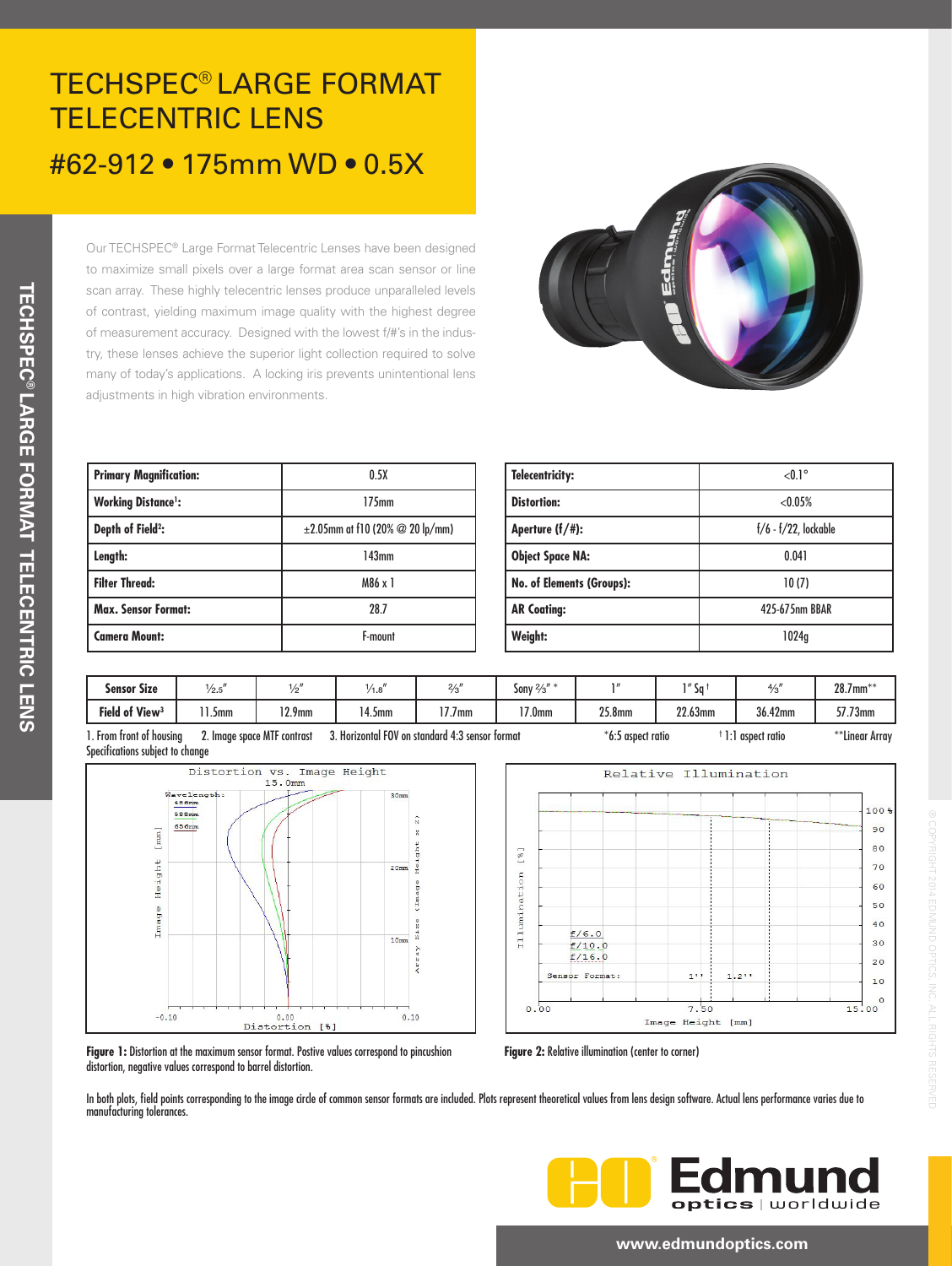# TECHSPEC® LARGE FORMAT TELECENTRIC LENS

### #62-912 • 175mm WD • 0.5X

## MTF & DOF: f/6.0 WD: 175mm



**Figure 3:** Image space polychromatic diffraction FFT Modulation Transfer Function (MTF) for λ = 486nm to 656nm. Included are Tangential and Sagittal values for field points on center, at 70% of full field and at the maximum sensor format. Solid black line indicates diffraction limit determined by f/# defined aperture. Frequencies corresponding to the Nyquist resolution limit of pixel sizes are indicated.



**Figure 4:** Polychromatic diffraction through-focus MTF at 20 linepairs/mm (image space). Contrast is plotted to two times the focus distance. Note object spatial frequency changes with working distance.

Plots represent theoretical values from lens design software. Actual lens performance varies due to manufacturing tolerances.



® COPYRIGHT 2014 EDMUND OPTICS, INC. ALL RIGHTS RESERVED

#### **www.edmundoptics.com**